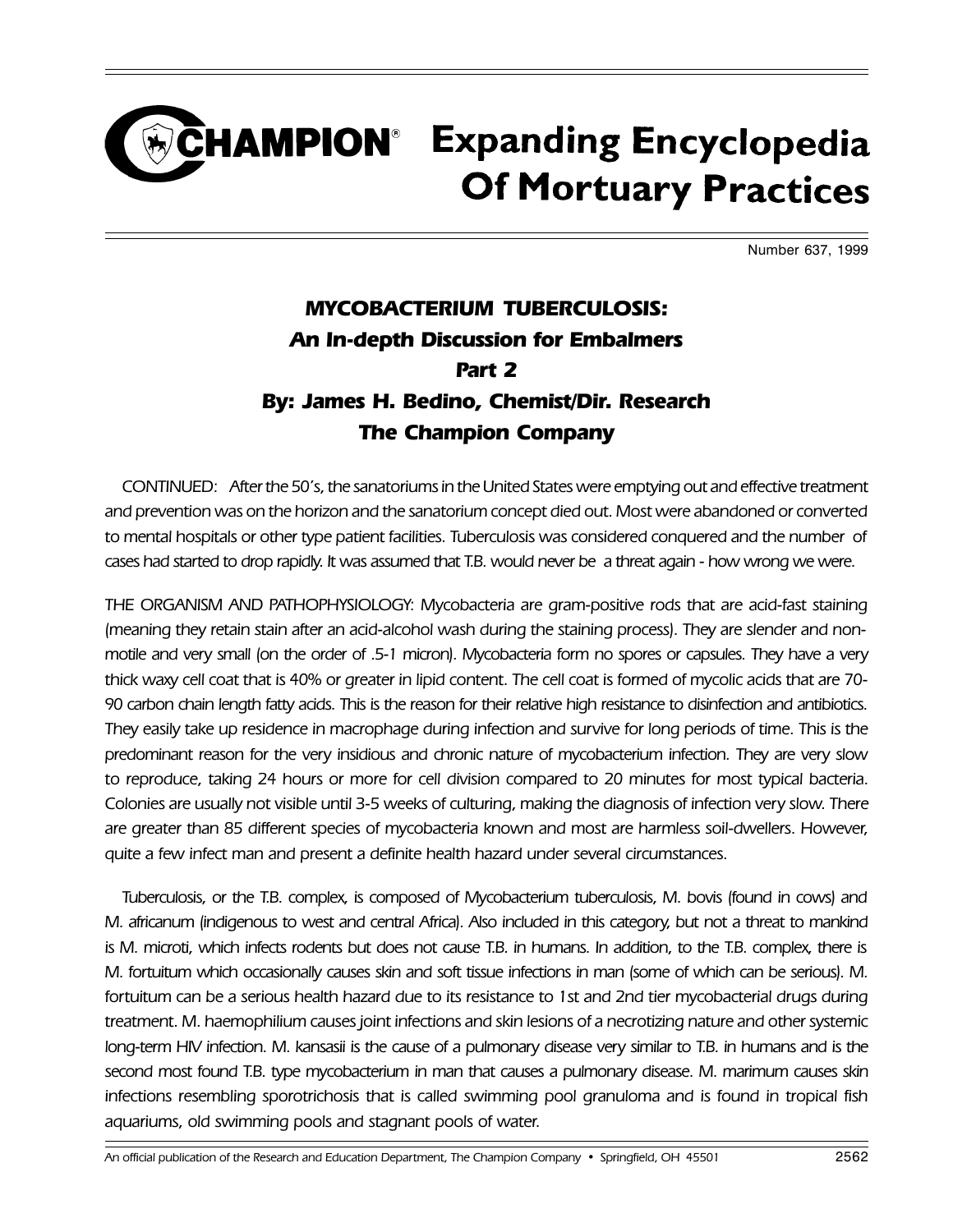An emerging mycobacterium found in Africa (especially Ghana, the Ivory Coast and the western coast of Africa) is M. buruli. This organism is also found in Mexico, India, Peru, Bolivia and southeast Asia. It is occasionally found also in Australia and, in fact, was discovered in Australia in 1947. M. buruli is an impossible to culture mycobacterium that resides in stagnant still waters and is transmitted to humans by unknown means. It causes a horrible, disfiguring skin disease where toxins secreted by the organism destroy flesh and subcutaneous fatty tissue with large areas of dead flesh sloughing away from the sufferer. There is no effective drug treatment - only tissue excision or amputation are options. In some areas M. buruli (buruli ulcer disease) has surpassed leprosy and tuberculosis in frequency of incidence. A microepidemic in Melbourne, Australia in 1997 infected several people and was traced to a golf course pond.

Mycobacterium Avium Complex or MAC is composed of M. avium, which was originally a bird pathogen and M. intracellulare. Both these organisms are indigenous saprophytes found in soil, water, food and occur normally in humans. However, during periods of immunosuppression, such as in HIV infection or AIDS, it can become a serious health hazard. There is very little high-risk AIDS patients can do to stop infection except with long term drug therapy. The disease states are disseminated MAC which is the most common and causes bacteremia and tissue infections and pulmonary MAC which is uncommon, but when present causes chronic progressive pneumonia.

Mycobacterium leprae is the cause of leprosy or Hansen's disease. The transmission of leprosy is uncertain but it is known to be of low infectivity and high chronicity. The incubation period is assumed to be in excess of 3 years. The disfiguring nature of leprosy comes from the chronic infection of skin and lepromatous skin lesions with digit loss possible. Most cases of leprosy occur from long term exposure to an infected individual. It is a very slow growing and impossible to culture mycobacterium. It can infect other animals and is confirmed in armadillos of Texas and Louisiana and New World monkeys. The organism prefers cooler regions of the body and is found in skin, testes and nasal mucosa. There is effective drug therapy through Dapsone and other T.B. type drugs (if the strain of leprae is drug-resistant). It is estimated that greater than 10 million were infected worldwide in 1991 and the numbers are higher now. There is less than 200 cases in the U.S. in a typical year and almost all are imported cases due to immigration.

M. tuberculosis symptoms include fever, chronic cough, night sweats, weight loss and occasional hemopytsis (spitting up of blood). Pulmonary T.B. occurs when the droplet nuclei (less than 10 microns) is inhaled and passes to the alveoli and infects the macrophage by the normal mechanism of phagocytosis. Most cases end here with the infection being successfully resolved. If not, calcified tubercles or granulomas can form and the bacilli travel to the hilar lymph nodes and disseminate throughout the body. The disease can often be subclinical at this point. M. tuberculosis can cause meningitis, skin disease, kidney involvement, bone infiltration and infection and genitourinary disorder (in 15% of all cases one or more of these involvements occur). Progressive primary T.B. can result in necrotizing pulmonary and extrapulmonary disease.

Of all infected with T.B., 5-8% become ill, the rest become carriers and effectively control the infection. Fortunately, carriers are virtually non-infectious. Occasionally, the disease erupts later in life after a previous recovery (e.g. Eleanor Roosevelt) and can reactivate and become a serious infection and health problem.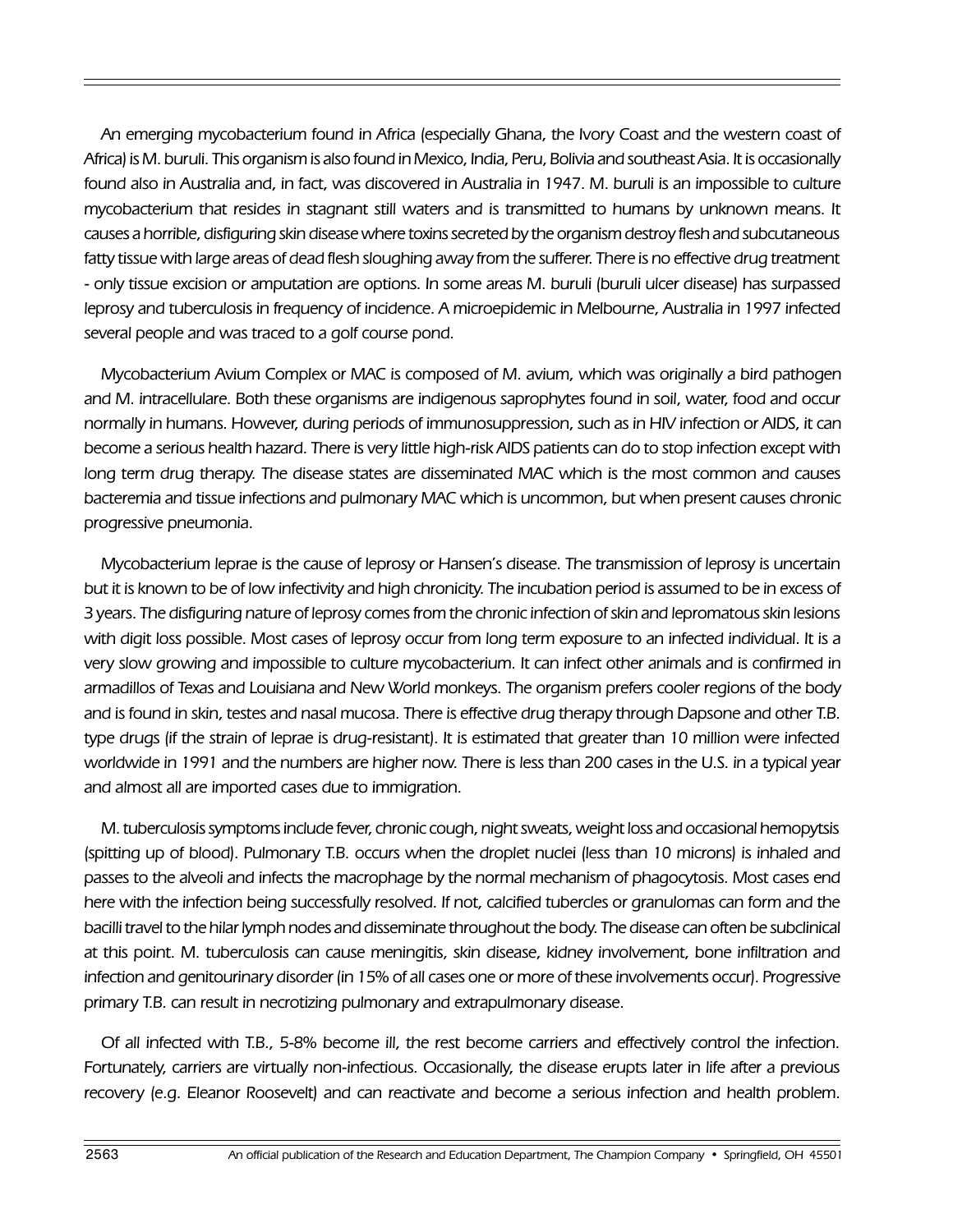Infants are especially susceptible to tuberculosis, school age children are resistant, adolescents and young adults (esp. young females ) are susceptible, older adults are resistant and the elderly and feeble are highly susceptible.

Reactivation T.B. can occur even years after initial infection in adults with fevers, coughing, night sweats, and upper posterior lobe cavitation or infiltrates. This occurs in up to 10% of carriers. The tuberculin skin test is an IPPD (intermediate strength protein derivative) type test that is only 75% positive in reactivation T.B. and is even less reliable in HIV patients. The typical tuberculin skin test is usually of the HEAF type (which is most familiar in the U.S.) or the mantoux test. Occasionally one will also see the tine test used. Untreated reactivation T.B. is fatal. HIV patients have a 10% lifetime chance of reactivation. T.B. if skin test positive and the greatest risk is within 2 years of pulmonary infection. Unfortunately, until recently, culturing was the only reliable diagnosis, but PCR-DNA tests are being developed and tested, however, the accuracy is not high.

Drug therapy is available through several very effective drug regimens. However, all T.B. drugs are toxic and side effects can occur. The drug regimen can be involved and very lengthy. Typically, INH (isoniazid), rifampin, PZA (Pyrazinamide), ethambutol, streptomycin (sometimes), quinolones (in multi-drug-resistant cases), rifabutin (in rifampin resistant cases) and rifapentine (a new substitute for rifampin) are the drugs of choice. Occasionally, a few others are used in very resistant strain cases. INH is the drug of choice for prophylaxis or prevention in high-risk individuals.

There is a vaccine available but it is not used in the U.S. and has had dubious success in other areas. The BCG (Bacille-Calmette Guerin), a substrain of M. bovis is mainly for children as a protection against the most serious manifestations of tubercular disease such as meningitis and disseminated blood-borne T.B. Protection is only likely for a percentage of recipients and the effects wear off over time. It has never been advocated in the U.S. due to conflicting field reports regarding its effectiveness. Many AIDS patients go into full-blown T.B., even if vaccinated and BCG can also activate in advanced AIDS cases. BCG is only given to skin test negative individuals.

THE NEW EPIDEMIC: After continual declines in the number of tuberculosis cases in the 60's and 70's, starting in 1979, small increases were noted in the relative number of cases. The changes were very small and no one was alarmed. However, in 1985, to everyone's surprise, the statistics reversed and an increase in total number of cases was recorded. By 1990, T.B. cases had climbed to 25,700 per year. This resurgence peaked in 1992-1993 and a slow decline has again occured. In 1997, 7.4 cases/100,000 was reported and in 1998, 6.8 cases/100,000 were documented. This amounted to slightly less than 20,000 total cases in 1997 and even slightly less in 1998. The main reasons for the reversal was too early discharges from treatment clinics and the fact that multi-drug resistant (MDR) strains were starting to appear. In fact, by 1998, MDR strains of M. tuberculosis were reported in 45 states. The early discharges allowed infective people to circulate in society and pose an infection threat. Guinea pig studies have verified infectivity even after several weeks of intensive drug therapy. Most clinics reported that only 1/4th of their patients finished their medications, which are long and involved regimens.